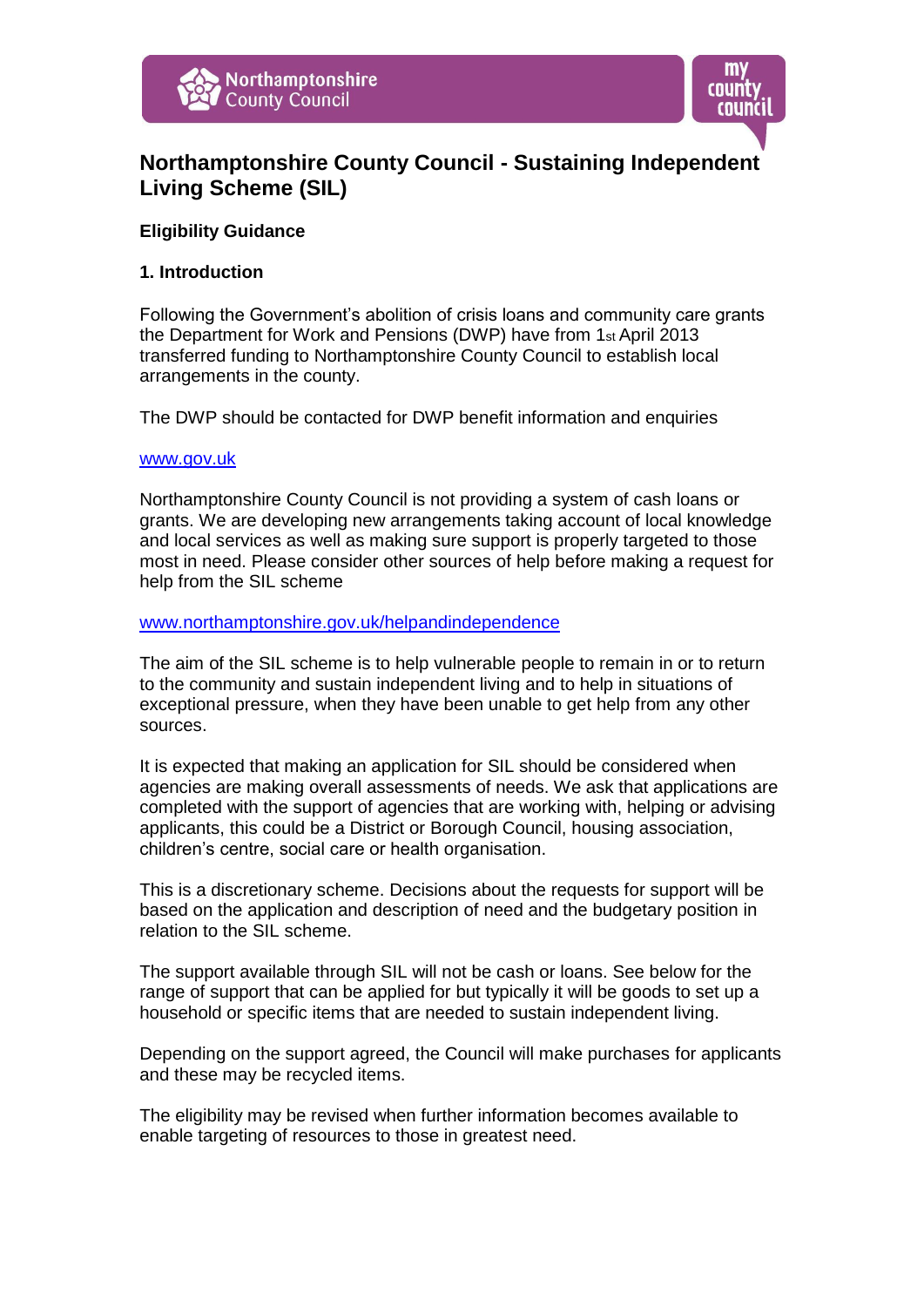



The new scheme and the processing of applications will take time as experienced is gained.

The scheme is discretionary. In order to meet needs in a flexible way, help may be given if felt applicable even if not included in guidance.

It will normally only be possible to have an application approved once in twelve month period.

# **2. Eligibility**

The help from the SIL scheme may be available to you and is aimed at providing:

- *Help for people leaving institutional or residential care to establish themselves in the community*
- People leaving a residential institution, where they have been receiving care or supervision often 24 hrs a day for more than three months. This can include homes, hostels, Prisons and youth custody centres and hospitals
- *Help for people being settled in a home after an unsettled way of life – this may be part of a planned resettlement or moving on programme following a period without a settled way of life.*
- To help people to live as independently a life as possible in the community. Statutory support may already be in place; for example young people aged 16 or more leaving local authority care should be in receipt of a leaving care grant. It may be necessary to discuss applications with the relevant housing authority.
- *Help for people to stay in the community and prevent a move into residential, institutional care or hospital*
- Items and services that will help an applicant or member of his/her family remain in the community rather then enter institutional or residential care. If the threat of care is immediate or imminent and/or there is a direct link between the threat of care and the need in question
- *Help to ease families under exceptional pressures*
- All families especially those on low income face pressure at various times – this is not in itself enough to make an award. However SIL could be used to ease exceptional pressures on a family – i.e. circumstances which put a family under greater pressure than might normally be associated with low income. There is a flexible definition of family – for example it can include: couples, including those with children; people caring for children; pregnant women over 24 weeks and it may include siblings as family.

The applicant must be aged 16 or over.

The applicant must be in receipt of (or likely to receive in the next 6 weeks) one or more of the following benefits: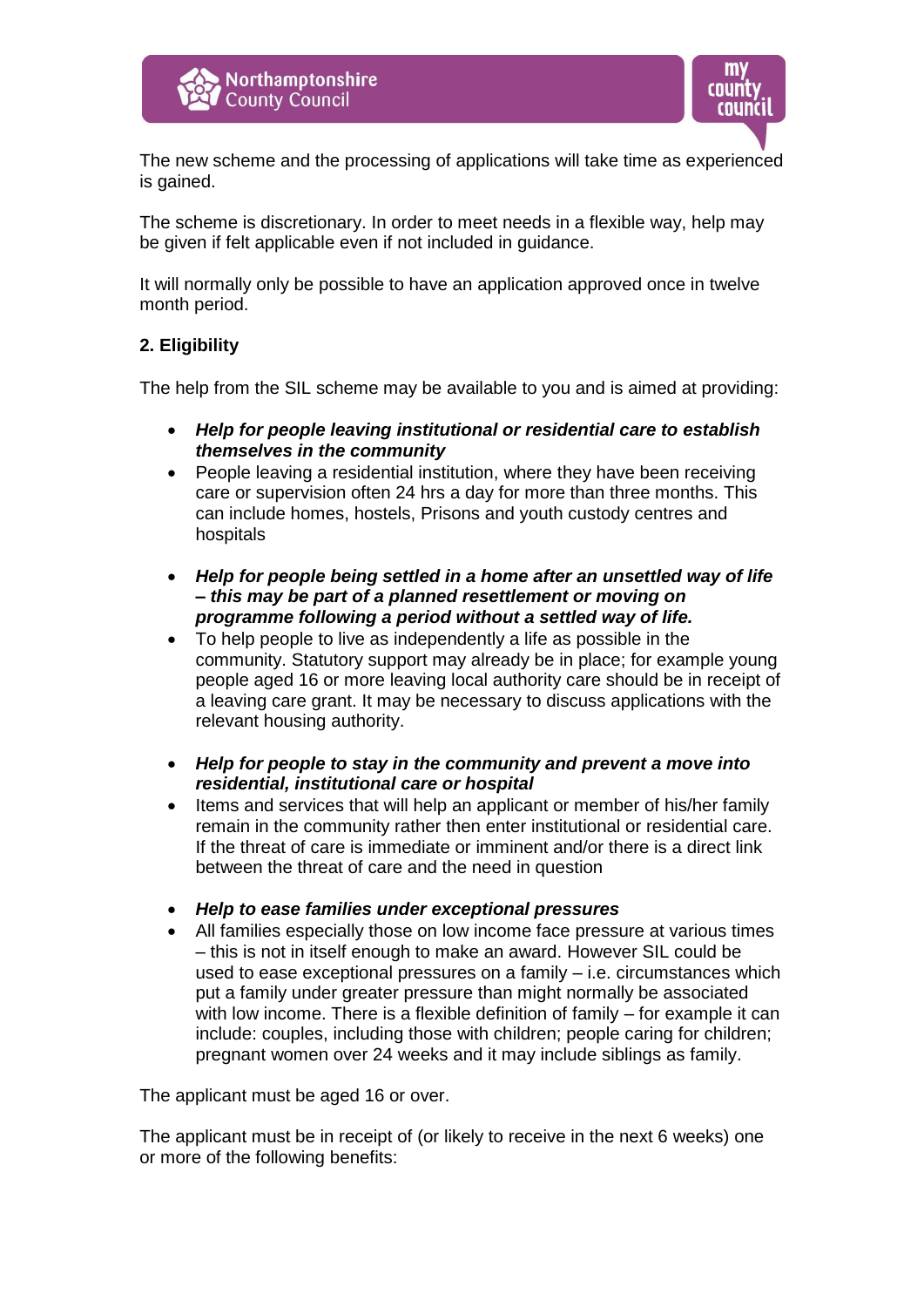



- Income support
- Income based job seekers allowance
- Employment and support allowance
- Any type of pension credit.

We will require copies of evidence of benefit status. The benefits requirements will change as Universal Credit is introduced from October 2013.

The applicant must be resident (or plan to be so on leaving an institutional setting) in Northamptonshire. Out of county applicants need to give good reasons for applying in county

It will normally only be possible to have an application approved once in a twelve month period.

Requests must be supported by a recognised agency worker. This is to try to ensure that this support is targeted to those in greatest need. If the applicant is currently in receipt of support from Northamptonshire County Council (a care manager or social worker) then please contact them in the first instance.

# **3. Who will be awarded help from the Sustaining Independent Living Scheme (SIL)**

The resources available too meet the needs are limited and the council has to use discretion to try to help those who need it most and who are unable to find other help.

Applicants have to show that receiving this help is the only way that they or their family can be helped to remain or establish themselves in the community and ease exceptional pressures.

#### **4. Alternative sources of support**

When deciding an application for help we will want to know whether the applicant or their household have any other possible sources of help to cover the costs. For example; insurance policies, savings, other income, family and friends.

We will expect that the applicant has explored benefits that they are entitled to.

We want applicants to know about other sources of support and we will endeavour to ensure that these are considered.

#### **5. Type of Assistance**

The level and type of SIL assistance will be discretionary and limited. Some requests for assistance will require evidence of actions taken to gain support elsewhere. All requests from an individual should come through a referring agency or organisation.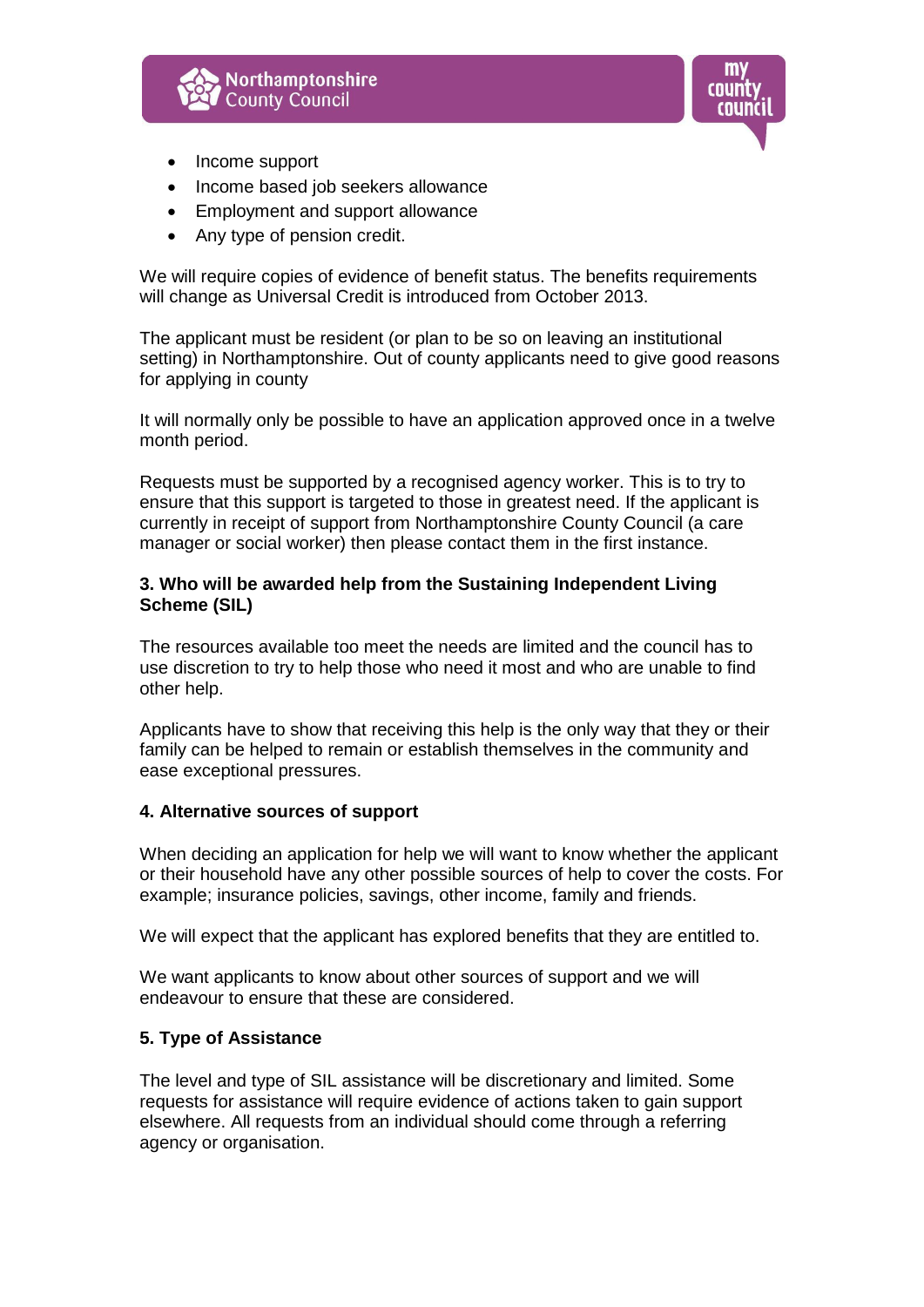

Assistance from the SIL will often include refurbished or secondhand goods e.g. furniture from local charity organisations, and reconditioned white goods. Once an application has been submitted we cannot add items to the list.

# **Examples of items / services that may be eligible**

- Clothing and footwear
- Essential furniture eg, sofa, table & chairs, wardrobe, chest of drawers
- White goods e.g. fridge, electric cooker, washing machine (Connection charges are the responsibility of the customer)

# **Excluded items**

# **Help will not be given for items / services in respect of:**

- Cash vouchers, debt or loans
- A need which occurs outside the United Kingdom or Northamptonshire
- An educational or training need including clothing and tools
- Travelling expenses, where other provisions are available
- Household equipment (Bedding, Kettles, Irons, Curtains. Carpets/Flooring etc)
- Connection charges/reconnection
- School meals taken during non-school holidays by children who are entitled to free school meals
- Expenses in connection with court (legal) proceedings such as legal fees, court fees, fines, costs, damages, subsistence or travelling expenses
- Removal or storage charges if you are being re-housed following a compulsory purchase order, a redevelopment or closing order, a compulsory exchange of tenancies, or under a housing authority's statutory duty to the homeless
- The cost of domestic assistance and respite care
- Any repair to property owned by public sector housing bodies including housing associations, housing co-operatives and housing trusts
- Expenses which Health and Social Care Authorities have a statutory duty to meet
- Housing repairs and improvement (including cost of materials and labour) that aren't directly linked to an urgent care or crisis need.
- Medical, surgical, optical, or dental item or service
- Housing costs in respect of: Council tax, Mortgage payments, Rent, Rent arrears, Utility payments, water rates, Sewerage rates, service charges, maintenance charges, collective community charges
- Maternity expenses covered by a Sure Start Maternity Grant
- Purchase, installation, rental and call charges for a telephone
- A television, radio, a TV licence, aerial or rental charges for a television or radio
- Vehicle costs